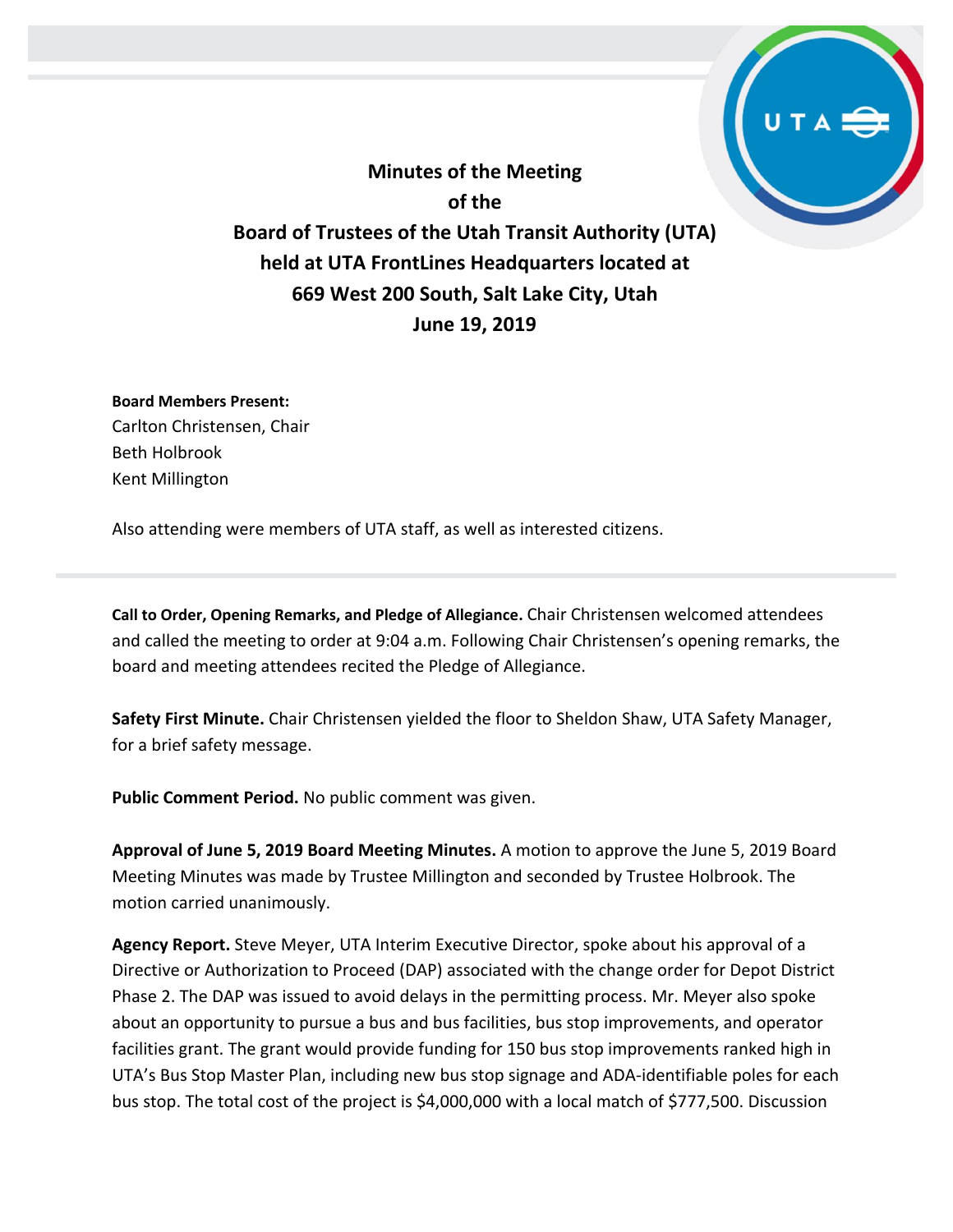ensued. A question on the impact of the grant on the bus stop improvement program was posed by the board and answered by Mr. Meyer. Chair Christensen requested presentation to the board on the Bus Stop Improvement Program in the future.

**R2019-06-01 Resolution Adopting Amended Bylaws, Board Policies, and Rescinding Previous Board Policies.** Lisa Bohman, UTA Compliance Officer, briefly summarized the resolution, which adopts amended bylaws and new board policies (listed below) and rescinds all previous board policies except for those related to fares:

- a. Board Policy 1.1 Process for Establishing Board Policies
- b. Board Policy 1.2 Ethics
- c. Board Policy 2.1 Financial Management
- d. Board Policy 2.2 Contract Authority and Procurement
- e. Board Policy 3.1 Advertising and Naming
- f. Board Policy 3.2 Service Planning Implementation
- g. Board Policy 3.3 Capital Development Project Implementation
- h. Board Policy 4.2 Public Records
- i. Board Policy 5.1 Transit-Oriented Development
- j. Board Policy 5.2 Real Property

Discussion ensued. Questions on rescinding former policies and Advisory Council roles defined in the bylaws were posed by the board and answered by Ms. Bohman.

A motion to approve R2019-06-01 was made by Trustee Millington and seconded by Trustee Holbrook. The motion carried unanimously with aye votes from Trustee Millington, Trustee Holbrook, and Chair Christensen.

**R2019-06-02 Resolution Approving Amendment of the Authority's 2019 Budget.** Bob Biles, UTA Chief Financial Officer, explained the proposed budget amendments, which include operating adjustments for the Utah County 4<sup>th</sup> quarter sales tax, transit-oriented development manager position, and coordinated mobility, as well as capital adjustments for new projects and 2018 carryover. He also summarized amended revenues and expenses.

Discussion ensued. A question on the background for the coordinated mobility program was posed by the board and answered by Mr. Biles.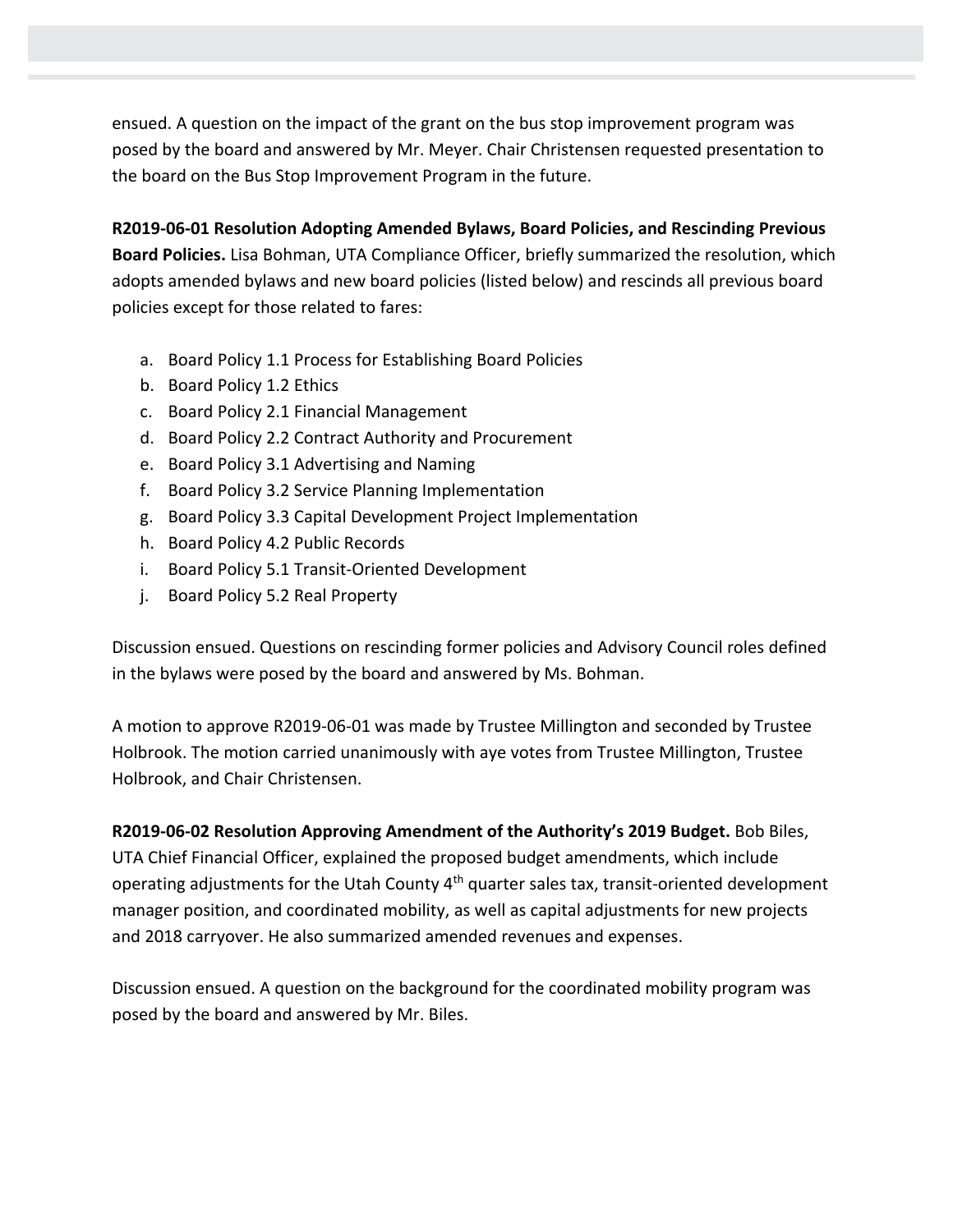A motion to approve R2019-06-02 was made by Trustee Holbrook and seconded by Trustee Millington. The motion carried unanimously with aye votes from Trustee Holbrook, Trustee Millington, and Chair Christensen.

## **Contracts and Change Orders.**

**Contract: Bridge Inspections (HDR Engineering).** Eddy Cumins, UTA Chief Operating Officer, was joined by Dave Hancock, UTA Director of Asset Management. Mr. Cumins summarized the contract, which provides bridge and culvert inspections along UTA's commuter and light rail corridors. The total contract value is \$659,366.54. Discussion ensued. Questions on the timeline for bridge inspections, need for consultant services, and possibility of creating an in-house inspection group were posed by the board and answered by staff.

A motion to approve the contract was made by Trustee Millington and seconded by Trustee Holbrook. The motion carried unanimously with aye votes from Trustee Millington, Trustee Holbrook, and Chair Christensen.

**Contract: Corporate Sponsorship Consulting (The Superlative Group).** Nichol Bourdeaux, UTA Chief Marketing & Communications Officer, summarized the contract, which secures a consultant to assist in the development of a revenue-generating corporate sponsorship and naming rights program. The total contract value is \$757,500. The contract is structured so that it can be reevaluated after phase 1 work, valued at \$217,500, is complete. Discussion ensued. Questions on managing the ramifications of name changes, alignment of the naming rights effort with UTA's overall communications strategy, average length of naming rights contracts, and assets that may be eligible for renaming were posed by the board and answered by Ms. Bourdeaux.

A motion to approve the contract was made by Trustee Holbrook and seconded by Trustee Millington. The motion carried unanimously with aye votes from Trustee Holbrook, Trustee Millington, and Chair Christensen.

**Change Order: Depot District Phase 2 (Big-D).** Michael DeMers, UTA Chief Service Development Officer, was joined by Mary DeLoretto, UTA Director of Capital Projects. Mr. DeMers summarized the change order, which includes the demolition permit, insurance for hazardous materials abatement, Division of Air Quality application, equipment mobilization, salvage item relocation, toxicity characteristic leaching procedure tests, and other general activities that are prerequisite to proceeding with actual construction work. The project is divided into two phases, with the phase 1 Pre-Construction Services agreement totaling \$149,530 and the phase 2 Construction